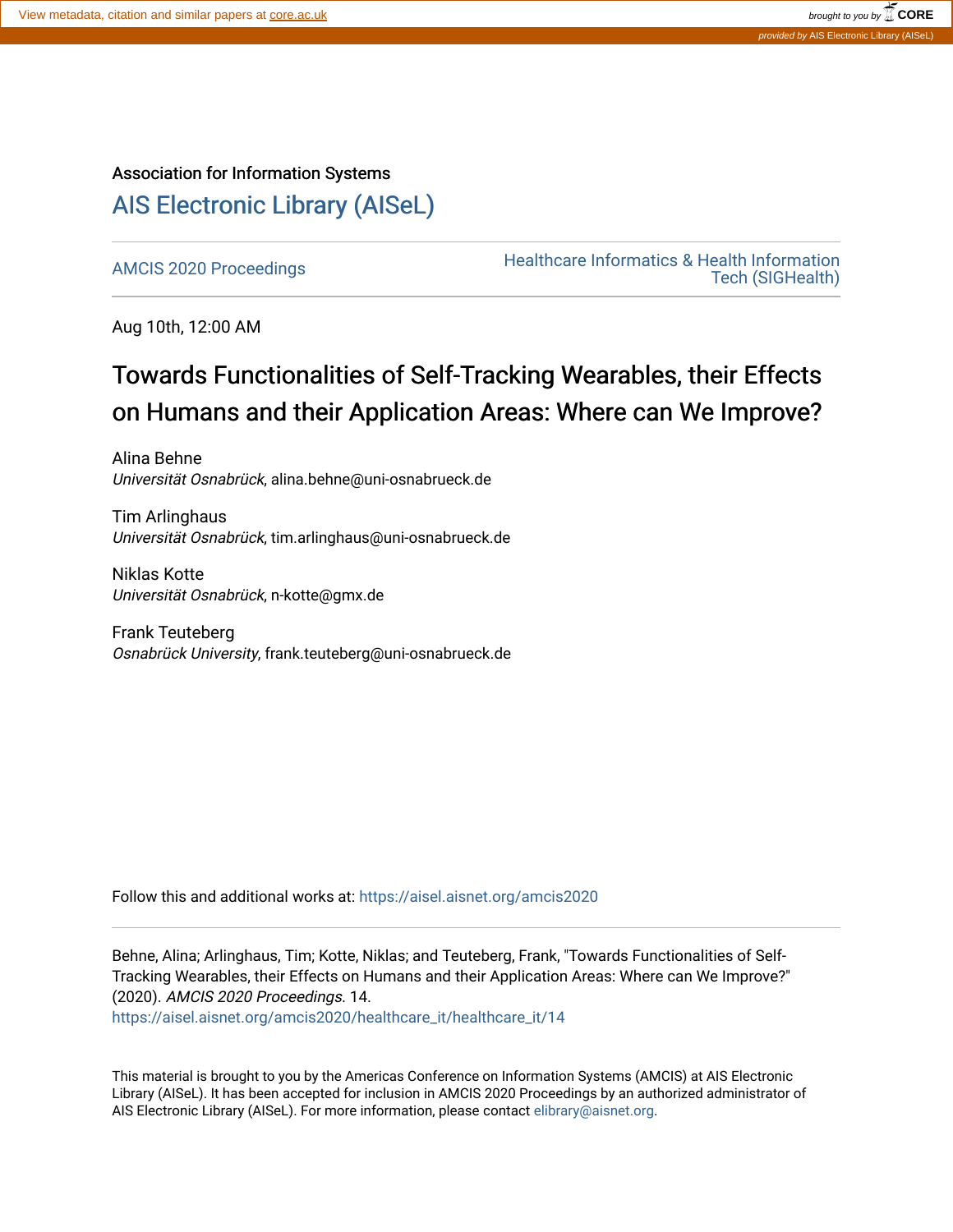# **Towards Functionalities of Self-Tracking Wearables, their Effects on Humans and their Application Areas: Where can We Improve?**

*Completed Research*

**Alina Behne** Osnabrück University alina.behne@uni-osnabrueck.de **Niklas Kotte** Osnabrück University nkotte@uni-osnabrueck.de

**Tim Arlinghaus** Osnabrück University tim.arlinghaus@uni-osnabrueck.de **Frank Teuteberg** Osnabrück University frank.teuteberg@uni-osnabrueck.de

## **Abstract**

Self-Tracking wearables bear valuable opportunities, which unfold when the frame conditions invite users to keep track. In this work, we present the following six crucial functionalities of self-tracking devices: feedback, socializing, goal setting, self-monitoring, gamification and measurement itself. We describe effects that result from functionalities. Subsequently, we derive potential relations between functionalities and their main effects mentioned in literature. We identified sets of functionalities that are combined by the manufacturer so that a certain effect can be enhanced or attained. Furthermore, we put the functionalities of self-tracking devices in connection with lifestyle areas and show in which areas the functionalities are already applied and can be used in future. These findings are summarized in the result artifact and are based on a structured literature review, carried out with five prevalent databases. From the findings, we derived three scientific implications as well as three practical implications for wearable manufacturers and physicians.

#### **Keywords**

Self-tracking devices, functionalities, effects, application areas.

## **Introduction**

The increasing relevance of fitness trackers is undisputed. In 2017, a turnover of 36 million was recorded and for 2022 a sales volume of almost 52 million is predicted (Statista 2019). People are attaching increasing importance to the process of digital self-measurement. This process is related to the use of fitness trackers. Known as self-tracking or self-quantification, people use wearables to take the initiative in recording and documenting their activities. In this way, users pursue personal health maintenance and prevention. Main reasons for using fitness trackers are the documentation of the training and the monitoring of the own body functions (Stiglbauer 2019). The increasing interest in the society leads to the fact that the topic is taken up increasingly in literature. In recent years, the number of acceptance studies in this context has grown significantly (e.g. Pfeiffer et al. 2016; Shin et al. 2019). Besides, a major part of the literature deals with question which influencing variables of wearables cause an effect on humans, such as an increased physical activity (e.g. Asimakopoulos et al. 2017; Kettunen et al. 2017; Sullivan and Lachman 2017). These variables are for example trust, system performance or social influence. Meanwhile, it is neglected which functionalities of a self-tracking wearable device is actually responsible for certain effects. Stiglbauer et al. (2019) identified the lack of reliable studies investigating the benefits of health wearables. Therefore, they investigated whether people actually gain benefits from fitness trackers. However, there is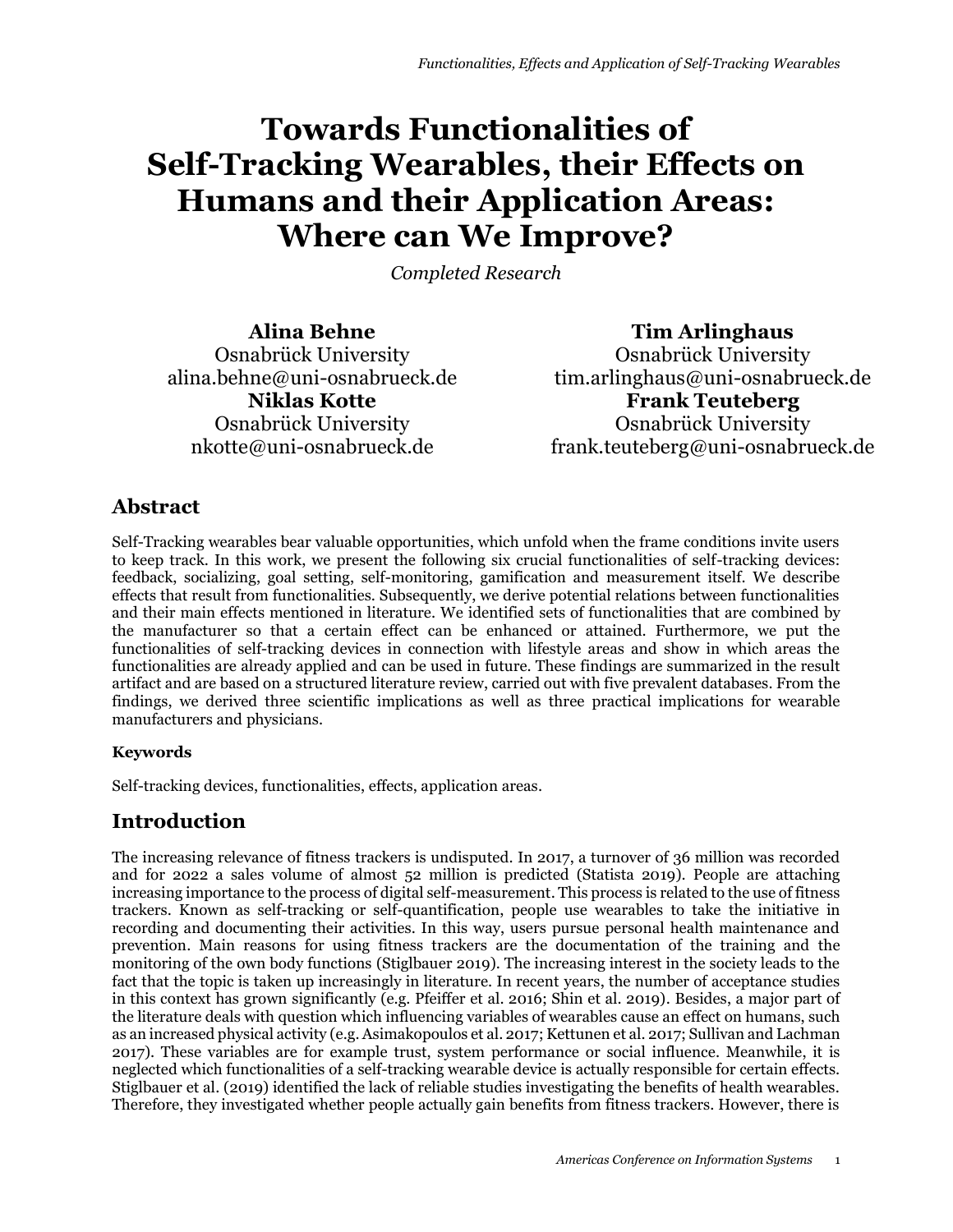still a gap in a comprehensive approach showing which functionalities of self-tracking wearables affect humans and which functionalities cause only positive effects, negative or both. Further, there is a need of an overview, in which lifestyle areas functionalities of fitness trackers are applied. With regard to this contribution, we design a model using a systematic literature review in order to combine the existing knowledge of multiple authors and derived functionalities from the authors' influencing variables. Thus, we aim the following research questions (RQ):

#### *RQ1: Which are crucial functionalities of self-tracking devices and how do they affect humans? RQ2: In which lifestyle areas are these already applied and where can they potentially be beneficial?*

To answer our research questions, we structure the paper as followed. First, section 2 contains the methodology for the systematic literature review in detail. This forms the basis for the result artifact and the discussion. In section 3, we derive crucial functionalities of wearables from the literature and explain those as well as their potential positive or negative effects on humans. Furthermore, we present the combination of different functionalities to attain or enhance effects on humans and show the present and potential future application areas of wearables. Further, in section 4, we discuss the findings and derive scientific and practical implications as well as needs for further research.

## **Methodology: A systematic literature review**

Our contribution is based on a systematic literature search according to vom Brocke et al. (2009). Initially, the aim of the literature review is determined, which results from the given research questions. Secondly, the key terms of the topic are worked out in order to finally formulate a search string, which is structured as followed: *("Fitness Tracker" OR "Activity Tracker" OR "Self-Tracking Device") AND ("Human Behaviour" OR "Human Behavior") AND (Influence OR Impact) AND Health*. The third step according to vom Brocke et al. (2009) is the literature search. In our contribution, this is mainly based on the procedure recommended by Webster and Watson (2002), in which the research process is divided into several searches. We conducted the literature search using following databases: AISeL, Google Scholar, ScienceDirect, Scopus and SpringerLink. In addition to keeping the references up-to-date, we defined exclusion criteria to ensure the quality and recency of the references. Thus, we included only articles published since 2014. In 2014, the Quantified Self movement enjoyed a high level of attention and was at the centre of the wearable technology industry (Haddadi and Brown 2014). [Table 1](#page-2-0) illustrates the findings of our literature search in the five databases under our exclusion criteria. It turned out that finally 28 articles are of importance for identification of functionalities and effects on human. Based on these articles, Webster and Watson (2002) recommend a backward search. Applying this, we found six further articles. Thus, the literature relevant to our RQs was expanded to 34 articles. It turns out that the majority are from 2016 and 2017 (nine each), although six articles from 2019 are already included. Since the literature search was conducted in August 2019, it can be expected that further interesting articles will follow in the second half of 2019. The literature review is composed of 20 journal articles from different journals, 13 conference papers and one book chapter.

| <b>Database</b>           | SpringerLink | <b>ScienceDirect</b> | AISeL | Scopus | GoogleScholar | <b>Total</b> |
|---------------------------|--------------|----------------------|-------|--------|---------------|--------------|
| Total results             | 231          |                      | 655   | 144    | 809           | 1912         |
| Sorted by title           |              |                      |       |        |               |              |
| <b>Without duplicates</b> |              |                      |       |        |               |              |
| Sorted by content         |              |                      |       |        |               | 28           |

#### **Table 1. Findings of the literature search**

<span id="page-2-0"></span>The fourth step of vom Brocke et al. (2009) concerns the analysis of the previously collected literature. For this step, we created a concept matrix according to Webster and Watson (2002). We understood functionalities as concepts and derived these from the literature-based influencing variables, which affect humans. One example is the *socializing* function, which we derived from the variable *social influence* (Pfeiffer et al. 2016). Altogether, we elaborated six functionalities. The concept matrix, which can be found in an external link<sup>1</sup>, presents each functionalities we derived from each article.

 $\overline{a}$ 

<sup>1</sup> <https://bit.ly/2x2HB09>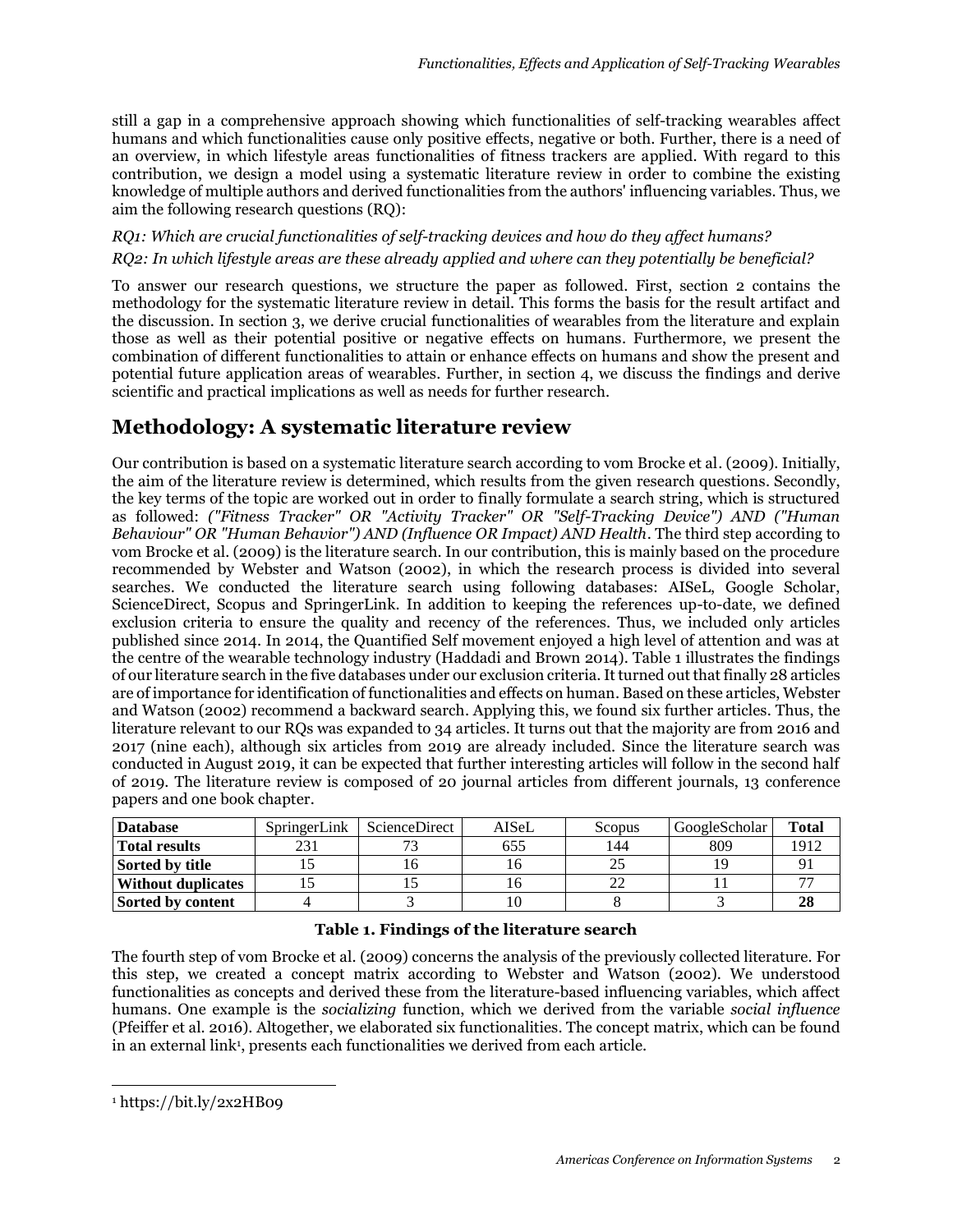## **Results**

With regard to the RQs, [Figure 1](#page-3-0) describes the structure of the results, which are part of this contribution. First, we outline six crucial functionalities and their potential effects in more detailed and show an overview, linking these to the individual functionalities. Second, we present the possible combination of the six functionalities to enhance certain effect. Third, we explain how the functionalities are currently applied in the areas of a healthy lifestyle.



**Figure 1. Structure of the results**

#### <span id="page-3-0"></span>*Crucial Functionalities of self-tracking health wearables*

We derived six functionalities from literature-based influence variables, which were emphasized repeatedly: feedback, socializing, goal setting, self-monitoring, gamification and measurement itself. In the following, these are described according to the frequency of their mention in the literature, starting with the most frequently mentioned. Besides, positive and negative effects on humans were outlined slightly.

#### **Feedback**

The most frequently mentioned functionality in the literature is *feedback*. 24 of the 33 articles address this topic. This functionality offers the potential for assisting people to achieve certain fitness and health goals (Kettunen et al. 2017). Feedback occurs in various forms in the health sector. It can be divided into rewards and notifications e.g. for missing steps or medication reminders (Sullivan and Lachman 2017; Attig and Franke 2018). Feedback in the shape of rewards turns out to be a significant factor. The strongest effect on physical activity can be observed among elderly people (Mercer et al. 2016). The prevalence of feedback is not only shown by the frequent treatment in the literature. Lyons et al. (2014) prove that there is a possibility of receiving feedback in all fitness trainers they examined. However, there are differences in the design of the feedback. Wu et al. (2016) distinguish between haptic, visual and audible feedback. Besides, feedback should provide a motivating element (Asimakopoulos et al. 2017) and increase the user's interest in measured data by using an interesting design (Attig and Franke 2018). Sullivan and Lachman (2017) also confirmed that a consequent positive feedback is more helpful than a negative one.

#### **Socializing**

*Socializing* is considered similarly important as *feedback* and is dealt with 70% of the literature. This functionality, also named social influence, is often divided into social support and social comparison (Lyons et al. 2014). Social impact is defined as "is the extent to which consumers perceive that important others (e.g., family and friends) believe they should use a particular technology" (Venkatesh et al. 2012). Based on the evidence of this study, socializing is a significant factor for people beginning to use wearables (Venkatesh et al. 2012). This functionality is already applicable in 79% of all fitness tracking apps (Chen et al. 2017). The majority of people associate social impact in combination with wearables or fitness apps with sharing data on social media. The general importance of social media in today's world is undisputed. Especially social networks such as Facebook or Instagram are currently an important part of everyday life (Tu et al. 2019). However, this functionality does not only refer to sharing in familiar social networks. Sharing data in the individual networks of the wearable device, in specific communities and verbal data sharing is also of great importance. For example, 72% of users of a Jawbone wearable share their data by speaking with others and 36% even share this data online (Asimakopoulos et al. 2017).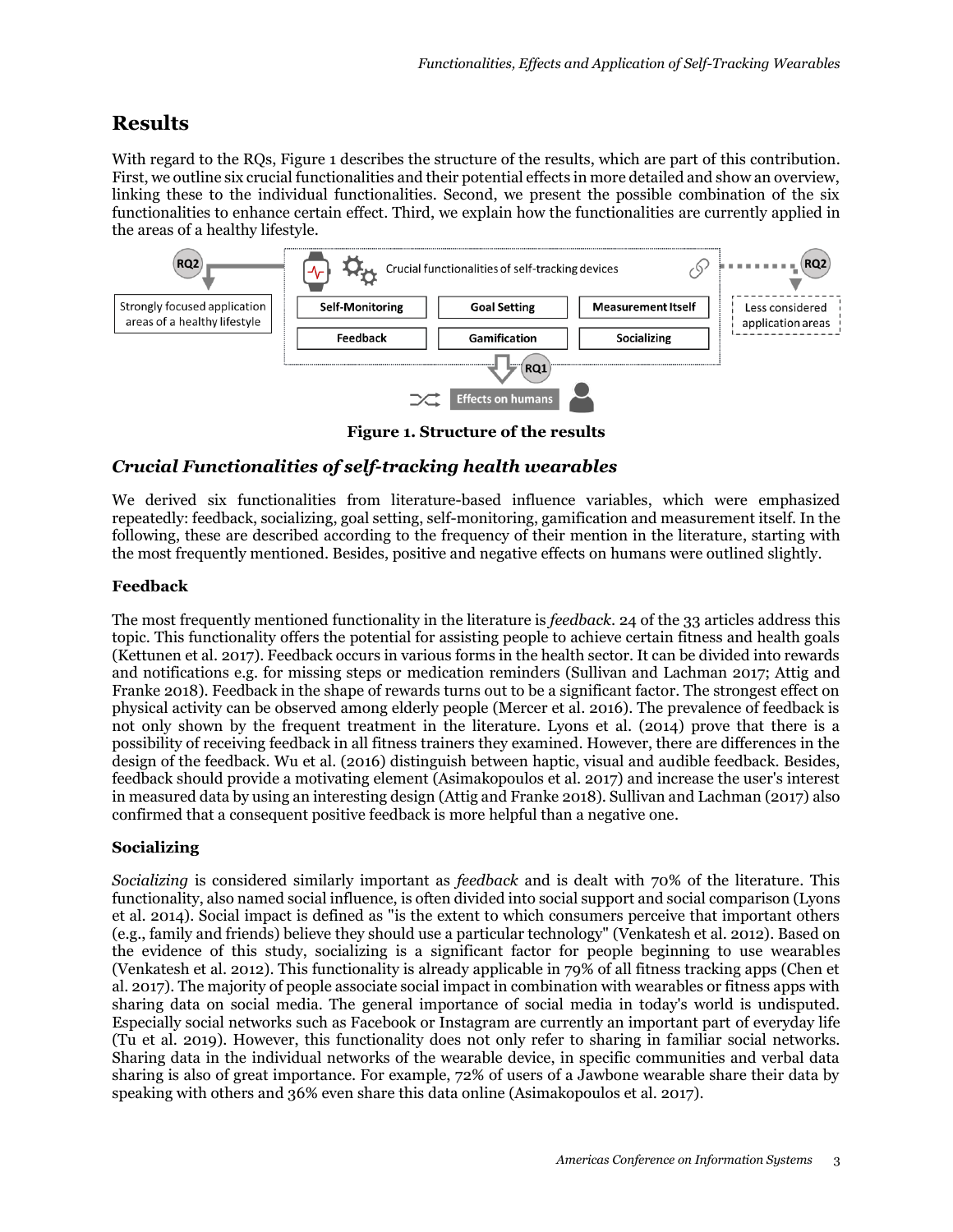#### **Goal Setting**

*Goal setting* is dealt with in 21 out of 33 of the relevant literature findings. Goal setting is defined as the suggestion to a person to initiate changes in behavior through various measures (Sullivan and Lachman 2017). These measures often refer to physical activity. Originally, the principle of goal setting arises from the Goal Setting Theory of Latham and Locke (1979). In order to increase a person's performance with the use of goal setting, three major requirements are identified (de Laet 2017): (1) Goals should be difficult, but achievable, because difficult goals require more effort and thus lead to higher performance; (2) Goals should be precise, because this requires a clear strategy for goal attainment; (3) Goals should be set in the short term to prevent postponement. The last requirement also support to consolidate desired behavior (Chen et al. 2017). In addition to these three requirements, there are three starting points relating to the characteristics of targets. The first approach distinguishes between self-defined goals, predefined goals and participative goals. Contrary to expectations, the predefined goals are more effective than self-defined goals. The second approach differentiates between individual and impersonal goals while the third approach distinguishes between fixed and adaptable goals. For the latter two approaches, individual and adaptable goals are favored. Fixed and impersonal goals are often too ambitious, too low or unrealistic, which leads to suboptimal behavior and hinders an improvement in physical activity (Kari and Rinne 2018). The possibility of goal setting is usually available in current fitness trackers (Lyons et al. 2014). There are different types of goal setting in wearables. For example, a daily step goal, a daily calorie consumption, a distance to cover, or the daily sleep duration can be specified (Asimakopoulos et al. 2017). The literature has shown that goal setting is a driving factor with regard to an increase in physical activity and can influence people (de Laet 2017).

#### **Self-Monitoring**

In literature, this functionality is discussed in 20 of 33 articles. With a focus on health, *self-monitoring* is considered to observe and document one's own health and athletic behavior and to use this data to improve one's own health and fitness (Rockmann 2019). Health wearables facilitate the tracking of one's performance significantly, as the data is available without great effort (Stiglbauer et al. 2019). In general, wearables are mainly used to measure taken steps, heart rate or sleep in everyday life or performance during sports activities. The majority of users wear their fitness trackers continuously to measure their parameters (Wieneke et al. 2016). Self-monitoring is more likely to be used by younger people, whereas older people tend to favor those functionalities, which focus on problem solving (Mercer et al. 2016). The following example illustrates the benefit of self-monitoring using a fitness tracker: A student at an American high school noticed a significantly higher heart rate compared to his normal heart rate observed by his fitness tracker. As a result, he went to a hospital, where a disintegration of the muscle tissue was diagnosed and treatment was immediately given. Thus, a necessary intervention was ensured (Chen et al. 2017). However, there may also be negative effects associated with self-monitoring. For example, if no improvements are made, users will increasingly notice this and a demotivating effect may occur (Rockmann 2019). A further criticism is that the user only concentrates on handling his data when doing sports and thus loses the connection to his environment (Toner 2018). However, the literature clearly highlights the advantage of this functionality in connection with self-tracking wearable devices.

#### **Gamification**

The term *gamification* is associated with the idea of using playful elements in contexts that are not actually playful. In the context of health, Gamification should serve to influence people to be more active (von Entress-Fürsteneck et al. 2019). Out of the 33 articles covered in the literature review, the topic of Gamification is addressed within 13 articles. An example of gamification in fitness trackers is the obtaining of badges that are available for achieving certain targets. This can provide users with a high level of enjoyment (Matt et al. 2016). It has been found that game-based elements clearly lead to better health outcomes and/or more physical activity (Allam et al. 2015; Nelson et al. 2016; Tu et al. 2019), but these improvements from users through the use of game-based elements tend to be short-term (Chen et al. 2017). Moreover, the use of gamification is particularly suitable for children in order to give them a better understanding of healthy behavior. Three types of gamification can be differentiated: (1) gamification and the perceived value, which refers more to the fact that there are a variety of playful elements in recent wearables and fitness apps; (2) gamification and the emotional value of having more fun through possible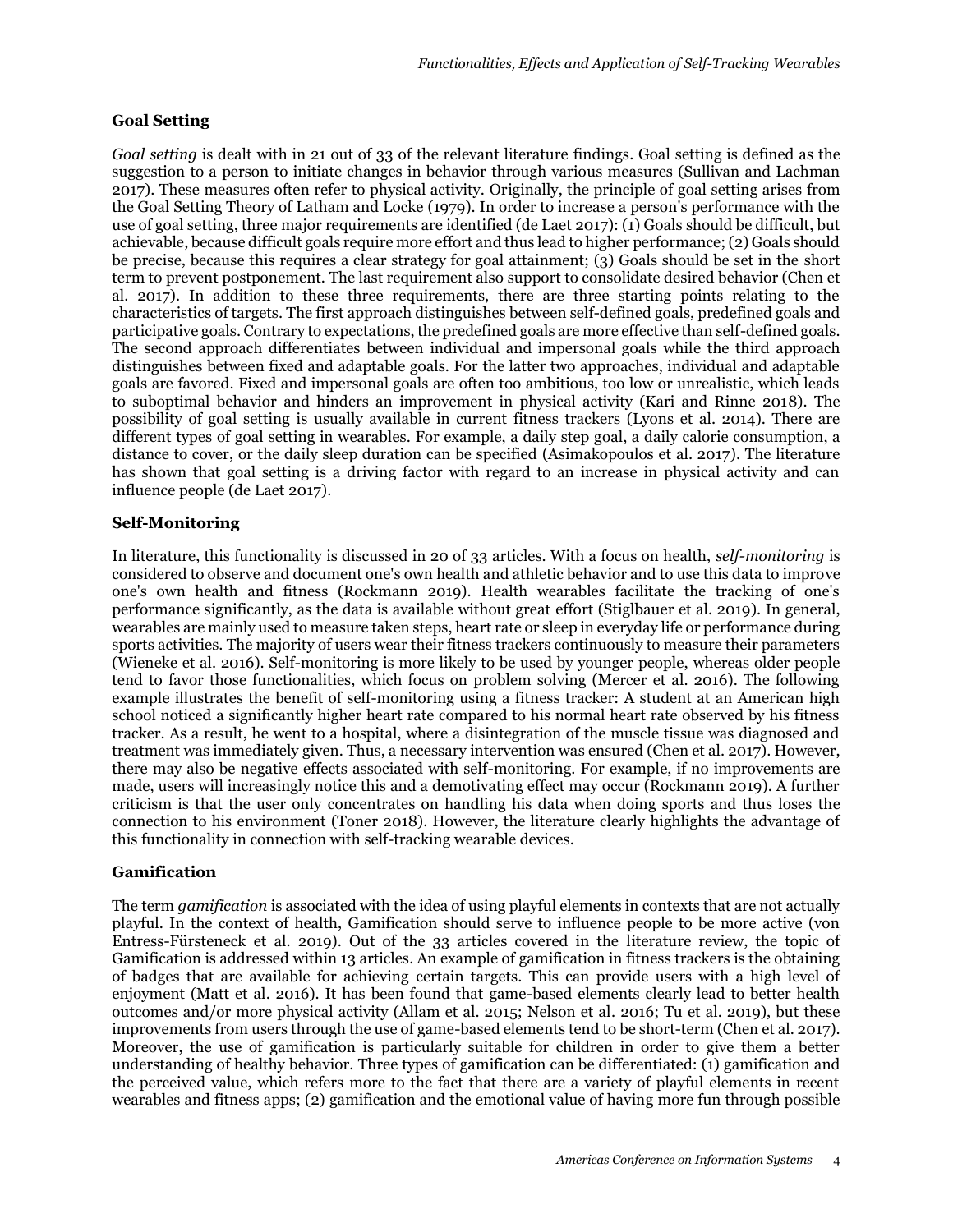rewards; and (3) gamification and the social value, which involves the social environment. In connection with social values, gamification brings the greatest benefit in the long-run (Tu et al. 2019).

#### **Measurement Itself**

This functionality receives the least attention compared to the others and is named in eight out of 33 articles. *Measurement itself* deals with the question whether wearing a fitness tracker alone and the associated consciousness of measuring one's own vital parameters has an influence on the user. Stiglbauer et al. (2019) believe that this factor has an effect on users' performance. This is shown by the fact that users, who are aware of measuring their data, such as their steps, cover more distance than users who are not aware of measuring their steps. Some users are even willing to return home to get their fitness tracker in case they forget it (Duus et al. 2017). In addition, some users experienced a reduction in physical activity or training performance when they did not wear their health wearables. This represents a certain dependence on the wearable device (Attig and Franke 2018). The external effect of a health wearable can also be noted, so that it can be perceived as a symbol of a healthy lifestyle (Jarrahi et al. 2016). This suggests that already the wearing of the fitness tracker and also the awareness of the measurement can have an influence on the user's performance. However, Kettunen et al. (2017) state that a self-tracking device alone is not sufficient to make the user physically more active. It rather serves as a supporting factor.

#### *Effects of functionalities on humans*

In addition to the derived functionalities, a central component of this research are effects on humans, which can be divided further. Based on the gathered findings, we were able to deduce some significant effects, which can occur through the application of functionalities of self-tracking devices. In total, individuals perceive the functionalities differently, so that they may be either more positive or negative for different users. After studying the literature, the following effects from the functionalities of fitness trackers are significant and mentioned often: increased physical activity, change in sleep behavior, ignorance, resignation, better health literacy, and feelings of happiness. [Table 2](#page-5-0) shows the correlations between these potential effects on humans and functionalities of self-tracking devices. Taking *feedback* as an example, it can be seen from [Table 2](#page-5-0) that for some people *feedback* motivates them to exercise, but for some people it can also lead to ignorance or even resignation. The effects are slightly described in the last sections but now need to be investigated in more detail.

|                     | Increased<br>physical<br>activity | Change in<br>sleep<br>behavior | Ignorance | Resignation      | Increased<br>health<br>literacy | Feelings of<br>happiness |
|---------------------|-----------------------------------|--------------------------------|-----------|------------------|---------------------------------|--------------------------|
| Feedback            | X                                 |                                | x         |                  |                                 |                          |
| Socializing         | X                                 |                                |           |                  |                                 |                          |
| <b>Goal Setting</b> | Х                                 | x                              |           | $\mathbf v$<br>Λ |                                 |                          |
| Self-Monitoring     | Х                                 | x                              |           | ▼                |                                 |                          |
| Gamification        | Х                                 |                                | X         | X                |                                 | л                        |
| Measurement Itself  | X                                 |                                |           |                  |                                 |                          |

#### **Table 2. Potential effects of functionalities on humans**

<span id="page-5-0"></span>Especially a changing physical activity in relation to the general usage of a fitness tracker as well as in relation to the individual functionalities can be found in the literature. *Feedback* could be used to promote healthy behavior through increased physical activity (Shin et al. 2018). The effect of sleep is also discussed in some articles. The majority of users wear a self-tracking device to monitor their own sleep behavior, but it is not clear whether self-monitoring affects the quality of sleep (Wieneke et al. 2016). The effect of ignorance aims at the extent to which users of wearables tend to ignore their own physical warning signals for certain reasons. Toner (2018) reports that a jogger ran faster during his running session contrary to his physical condition because his speed was initially below the speed set by the fitness tracker. In respect of *socializing*, social support refers to any support by others (de Laet 2017). Sullivan and Lachman (2017) state that social support can have a high impact on the physical activity particularly of elderly people. Online-based support can occur in various forms, such as comments, emoticons or even collaborative online training (Lyons et al. 2014). Furthermore, social comparison refers to the comparison with other people,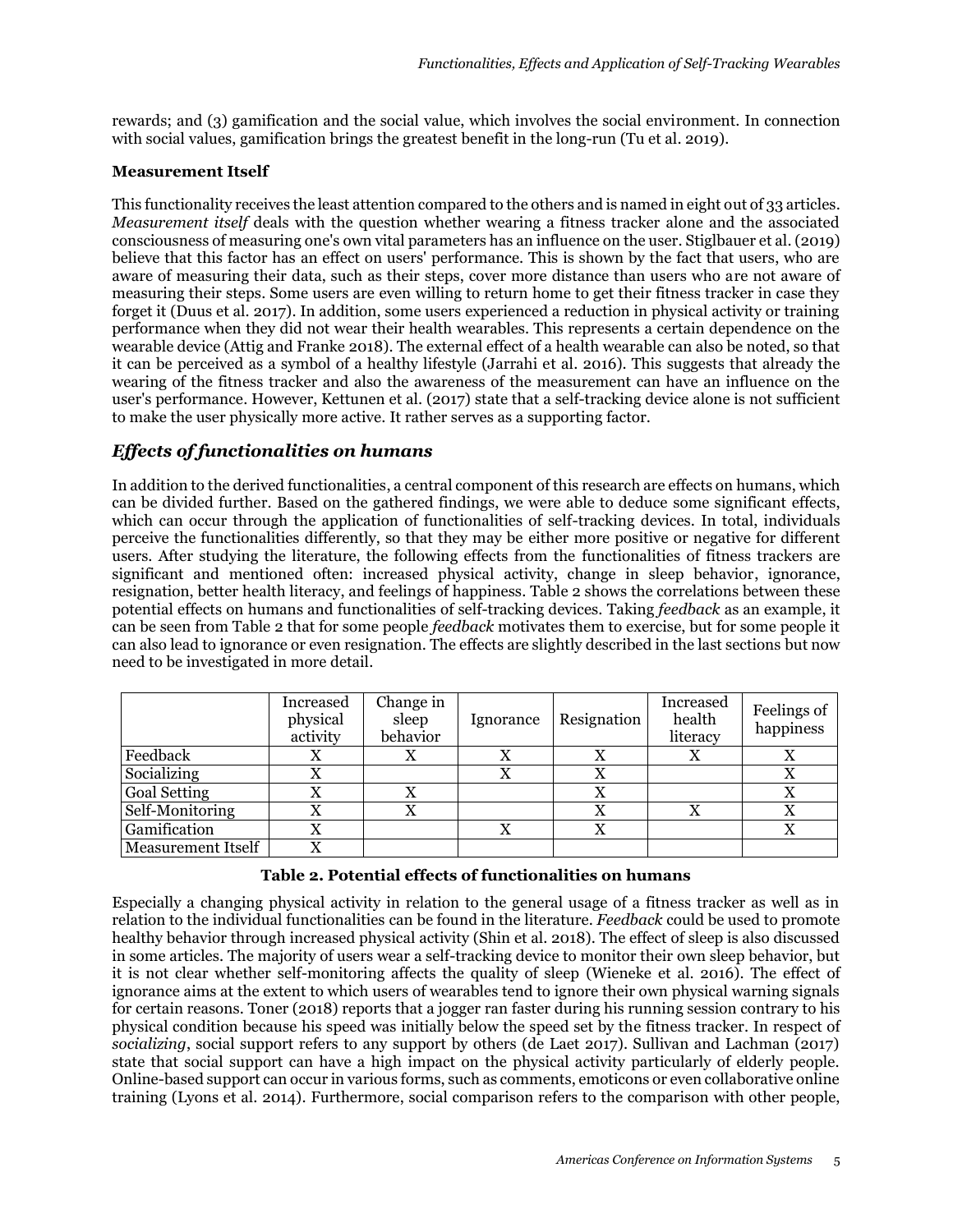often in the form of rankings or direct feedback (Lyons et al. 2014). The possibility of competition with friends may have a motivating effect (Jarrahi et al. 2016). In the example of *goal setting*, it is often said that setting and achieving goals has a motivating effect. Rockmann (2019) notes that a poor performance creates unpleasant pressure situations that can have a demotivating effect. However, it turns out that there is a strong association with other functionalities. In some cases, *goal setting* and *feedback* are seen as playful elements in the context of self-tracking (von Entress-Fürsteneck et al. 2019). Constant *feedback* can lead to higher physical activity, improved health literacy and healthier behavior (Shin et al. 2018). In the context of feelings of happiness, it is necessary to investigate to which functionalities of a fitness tracker these are attributable to (Stiglbauer et al. 2019).

#### *Interplay of functionalities*

Effects of the six presented functionalities of health wearables on humans are repeatedly presented and confirmed in previous studies. In some cases, the effect on humans is only possible and demonstrable if the individual functions have been used in interplay with other functions. The lines between the functionalities in [Figure 2](#page-6-0) represent their potential interplay. In addition, [Figure 2](#page-6-0) shows that the overall measurement (*measurement itself*) is the basis for enabling all functionalities.



#### <span id="page-6-0"></span>**Figure 2. Common interdependencies between functionalities of self-tracking devices and their integration in lifestyle areas**

The functionality *feedback* can be considered by itself, but also in connection with other functionalities. For example, de Laet (2017) states that a greater positive effect such as increased physical activity can be achieved when *feedback* is combined with *goal setting*. Accordingly, it also contributes to the achievement of objectives. Also, *feedback* is presented as part of the functionality *gamification* (Vooris et al. 2019; von Entress-Fürsteneck et al. 2019). *Socializing* can be integrated into some functions of *gamification*. For example, in their longitudinal study, Tu et al. (2019) found that respondents who use an app that integrates playful elements with a social focus perform better in terms of physical activity. The possibility of sharing data conveys a positive feeling. However, critique should also be considered so that it might yield the possibility for a demotivating effect. If the results are poor, there might be a fear of being judged negatively by others. This creates uncomfortable pressure, which tempts people not to use social components at all (Rockmann 2019). Altogether, negative feedback is only occasionally observed in literature. *Goal setting* can also overlap with other functionalities. In an experiment, Sullivan and Lachman (2017) recognize that participants, who wore fitness trackers for three months and previously set goals, achieved a significant increase in steps per day and were able to reduce their body fat percentage. The control group did not achieve these numbers. Interpreting these results, they find that not only the functionality *goal setting* is responsible, but also *self-monitoring* and *socializing*. *Self-monitoring* associated with fitness trackers is predominantly positively perceived in literature, since it can lead to better performance (Sullivan and Lachman 2017). However, *self-monitoring* must be linked to other functionalities in order to have an actual effect on users. Especially the combination with *goal setting* results in a significant increase in the daily number of steps (Sullivan and Lachman 2017). A benefitting connection to the functionalities *gamification* and *feedback* in the form of rewards has also been confirmed (Asimakopoulos et al. 2017). In other articles, the benefits of *gamification* tend to be considered more cautiously. For example, it is argued that basically there should be playful elements and *feedback*, but in a moderate way (Kari and Rinne 2018; Shin et al. 2018). In some cases, the functionality *gamification* is also considered irrelevant but there is a lack of a research model that reliably proves the benefits of *gamification* (Burbach et al. 2019).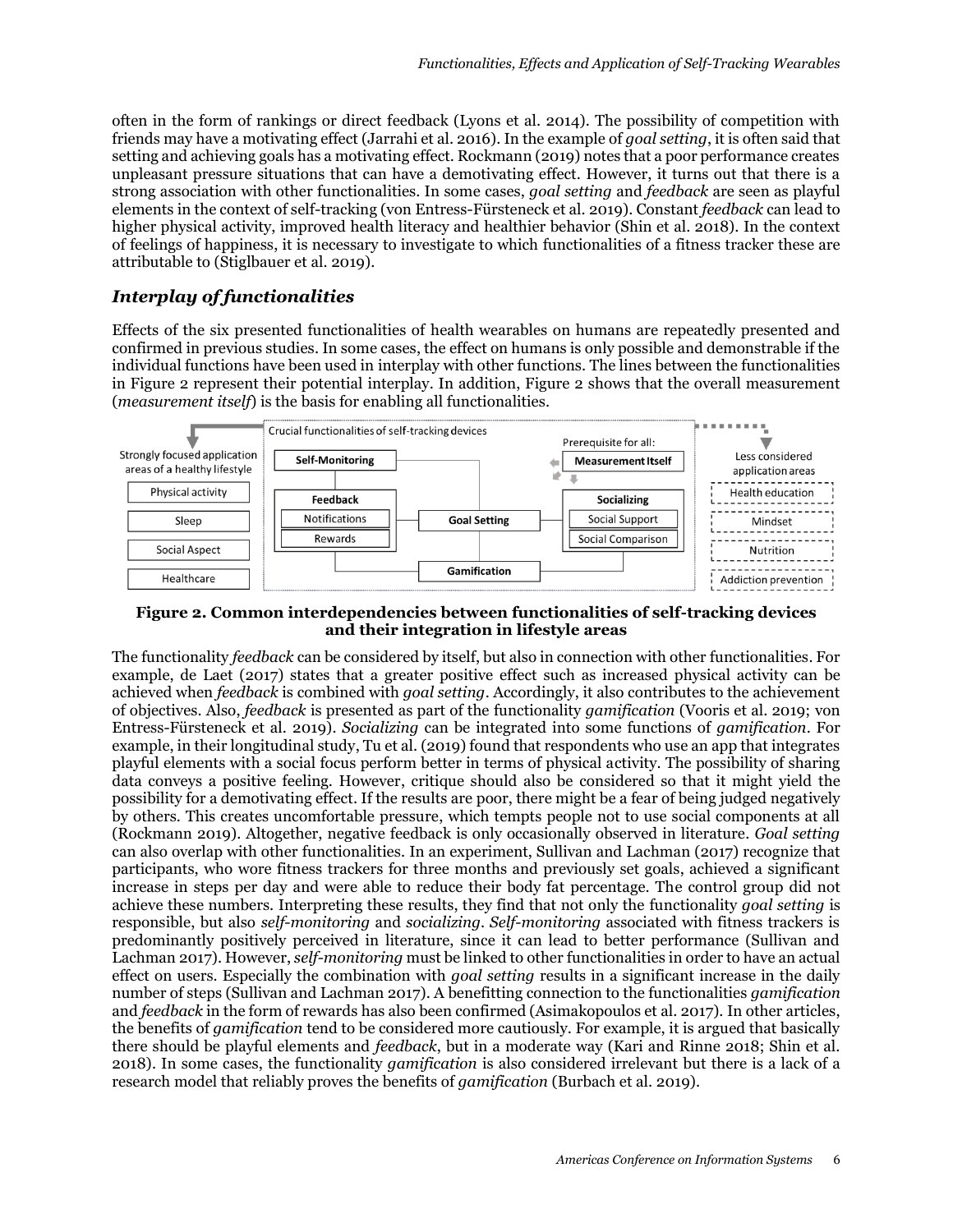#### *Application of functionalities in healthy lifestyle areas*

The use of health wearables is generally aims at promoting a healthy (or healthier) lifestyle by managing your own health (Lupton 2020). Technologies, including self-tracking wearables, can be used in the following eight healthy lifestyle areas: physical activity, nutrition, mindset, social aspect, addiction prevention, sleep, healthcare, and health education (Behne and Teuteberg 2020). In the investigated literature, the areas of physical activity, sleep and the social aspect repeatedly emerge. In addition, in the long run, wearables could represent a serious alternative for medical examinations in the field of diagnostics and treatment. Currently, some self-tracking technologies are used in healthcare, such as the use of Apple Watches to detect atrial fibrillation (Tison et al. 2018). This self-gathered health information can now be stored in platforms that collect and process data from various health sensors (Meier et al. 2019) or in electronic health records (Beinke et al. 2019; Fitte et al. 2019). In this way, the user could exchange his health data with doctors, who is able to gain a better understanding of the symptoms in interaction with the vital parameters of the wearables before or during a doctor's consultation. This can result in time savings and patient benefit of a more precise individual diagnosis or treatment (Meier et al 2019). In total, there are four application areas that are strongly addressed in the use of wearables. Within the other four areas proposed by Behne and Teuteberg (2020), there is (even more) potential to utilize the functions of health wearables in a worthwhile or better way. In [Figure 2,](#page-6-0) the left outside of the box shows the areas in which functionalities are already strongly affected and the right outside shows areas where greater potential for use has been identified.

### **Discussion**

In the following, practical implications (PI) and scientific implications (SI) are presented, which can be derived from previous sections. With regard to the effects caused by functionalities of self-tracking health wearables, the findings reveal positive and negative effects. The latter are crucial for the high abandonment rate in usage of wearable self-tracking devices, which ranges from one third according to Chen et al. (2017) to 50% according to de Laet (2017) within the first six months of use. The findings of this article, the effects of functionalities [\(Table 2\)](#page-5-0) and a powerful interplay between those [\(Figure 2\)](#page-6-0) can provide indications to health wearable manufacturers. [Table 2](#page-5-0) shows that functionalities may have a positive but also a negative effect on humans. Feelings of happiness can be evoked by *goal setting*. Nevertheless, in case of a nonachievement of this goal, negative effects such as ignorance or even resignation can follow if goals are too ambitious. Therefore, standardized goals, which are set in the beginning, should be appropriate for the user and not too ambitious for the current lifestyle. Preferred goals could be queried in advance or regularly or added to users' profile in order to exclude negative effects. S*ocializing* should be handled with caution, since besides the potential motivation a strong social pressure can arise. With regard to the functionalities *feedback* and *gamification*, it should be ensured that users have a choice to set their preferred frequency of notifications, e.g. when setting up the device for the first time. However, since opinions towards *gamification* differ widely, further research would be interesting to see how and whether *gamification* should be used in fitness trackers. *Feedback* is generally criticized in the shape of the occurrence of too many numbers and figures. Therefore, it is recommended that *feedback* should only be given with clearly understandable information (Kari and Rinne 2018). In total, this article offers manufacturers of health wearables the opportunity to reposition the functionalities in their self-tracking systems correctly, especially in terms of *goal setting*, *socializing*, *feedback* and *gamification* **(PI)**. With regard to the potential relations between functionalities and possible positive or negative effects on humans, we created a basis for further quantitative evaluation of these connections with a research model, if the use of the identified functionalities is perceived positive (e.g. motivation) or negative (e.g. resignation) depends on control variables or one's own preferences **(SI)**. Another approach could be to investigate, whether functions that are initially perceived positively are perceived negatively from a certain level or frequency on the functionalities. Therefore, a model has to be developed to determine the perception and the correlation of effects of functions on humans **(SI)**.

In general, fitness trackers and wearables have the potential to be used more extensively in the area of health than just in the currently focused areas (fitness and sleep). Initial approaches have also been explored and have already been used to integrate self-measured vital parameters into the healthcare sector. For this purpose, the sensor data of various health devices must be gathered in a collected and processed manner (Meier et al. 2019). Sharing this data with the physician in order to remotely monitor patients' well-being,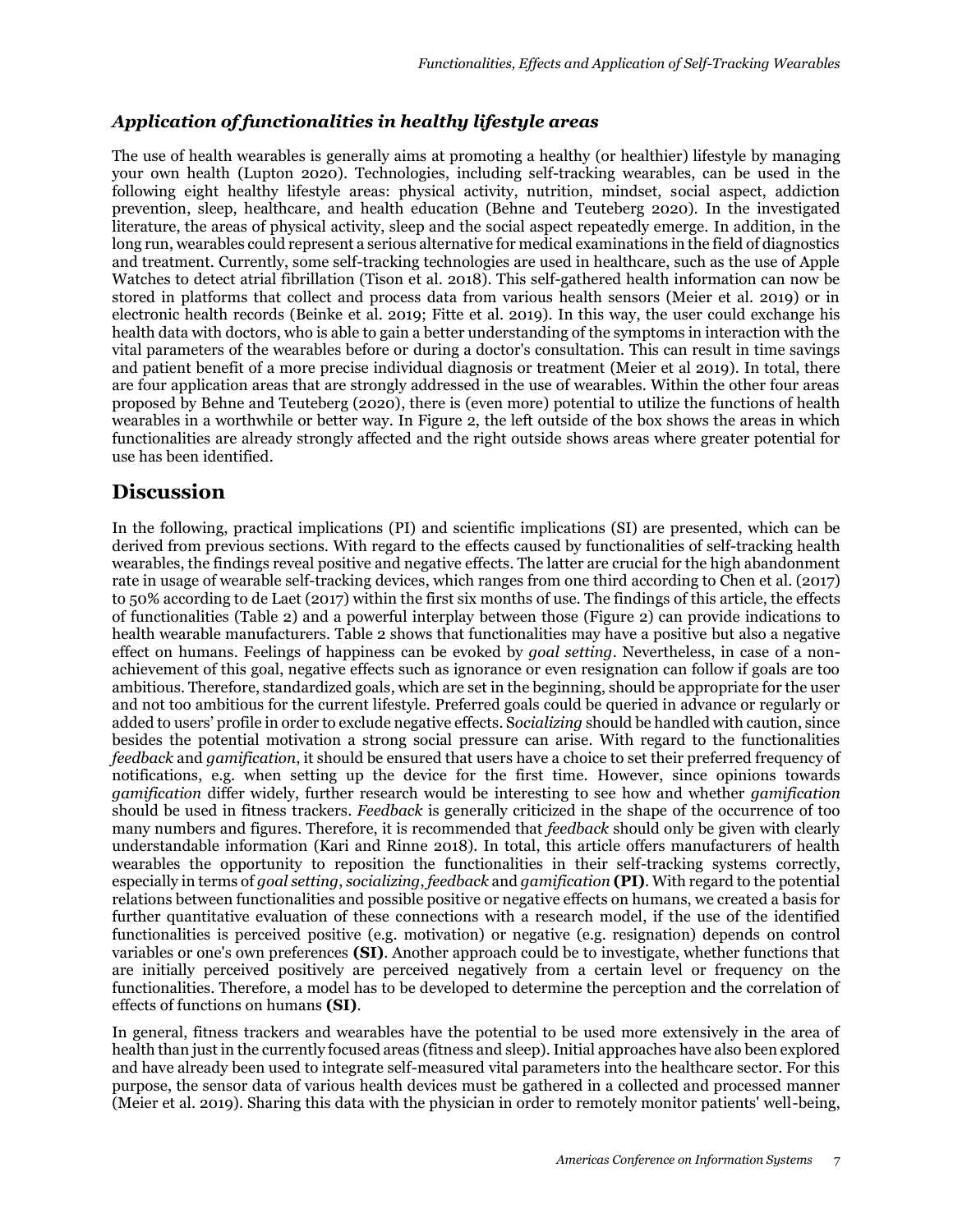can save time and can lead to a patient benefit in the shape of a more precise, individual diagnosis or treatment. Consequential, physicians should regularly inform themselves and be open-minded for implementations and to communicate and discuss digital values with their patients as a complement of their medical tasks **(PI)**. Furthermore, in the context of healthcare, the feedback function can be used to indicate when thresholds are about to exceed, so that users do not have to constantly check their data themselves. As the example given in the section on self-monitoring shows, one solution would be to warn the user of potentially dangerous situations. Manufacturers are therefore encouraged to set individual thresholds and warn users in case of irregularities but just in case of a high data quality in order to avoid false-positives **(PI)**. [Figure 2](#page-6-0) shows four areas where fitness trackers have so far little or no application. Especially in the area of health education, functions such as *gamification* or *feedback* could be used to increase health literacy even further and thus give a greater understanding of health and healthy living. Currently, the analysis only displays what has happened and been tracked but not the conclusion: what follows from that information? For example, fitness trackers could provide users with *feedback* to give them an individual context for their activities. An example is to provide information why it is useful to run at a certain heart rate (Behne and Teuteberg 2020). Another example is the implementation of advice about what food would be appropriate after a completed training session based on the individual training of the user. Another possibility is to show information on what effects an irregular sleep rhythm can have on the organism to a user with actual different sleep rhythms (Tanaka and Tamura 2016). This information can be also transmitted by *gamification*. Further not focused areas are mindset, nutrition and addiction prevention. With regard to the mindset area, the functionalities could be integrated to promote mental recovery. An example could be a reminder during working hours by means of *feedback* in order to take the look away from the computer regularly for eye relaxation (Agarwal et al. 2013). Furthermore, in addition to step goals, the *goal setting* functionality could be used to set goals for relaxation phases e.g. a specific number of meditations a week. Thus, our research gives impulses for the extension of a fitness tracker to further application areas such as health literacy and mindset, for which existing functions could be used, so that self-tracking health wearables cover the topic health in a more holistic way **(SI)**.

### **Conclusion**

In this work, we investigated crucial functionalities of self-tracking devices, their effects on humans and their application areas. With regard to RQ1, we identified six crucial functionalities by deriving these from literature-based influencing variables. These functionalities of wearables are feedback, socializing, goal setting, self-monitoring, gamification and measurement itself. We describe these in detail and in relation to their effects on humans. It shows that positive as well as negative effects can follow. The most mentioned effects are increased physical activity, change in sleep behavior, ignorance, resignation, increased health literacy, and feelings of happiness. Furthermore, we identified the interplay between the functionalities, which can increase the potential effects on human. With respect to RQ2, we recognized that the functionalities of health wearables are not used in each possible healthy lifestyle area. Currently, the utilization is common in the application areas, physical activity, sleep, social aspect, and healthcare. Further investigations are interesting for the usage of health wearables especially in the areas health education and mindset. Overall, [Table 2](#page-5-0) and the model in [Figure 2](#page-6-0) reveals our main findings the crucial functionalities, their most mentioned potential effects on humans, the interplay among functionalities as well as current and further application areas.

Scientific and practical implications were derived from the results, which are presumed as advice for future actions. From the manufacturer perspective, implications were given which concern the orientation and focus of functions, the implementation of *feedback*, i.e. producers could provide more health-related recommendations for the user. Regarding health actors, they should be open-minded to integrate wearable devices in their daily business in order to support diagnostics and treatments.

As a limitation of this contribution, it has to be mentioned that the literature research could be further extended by including wearables in the search term. Furthermore, the possible effects on humans are not complete but were mentioned with the highest frequency in literature. Despite the limitations, this contribution provides three recommendations for actions for wearable manufacturers and three scientific implications. The scientific implications provide basis for further investigation be carried out in respect to dependencies between the effects caused by functionalities or between effects and the degree or frequency of using functionality.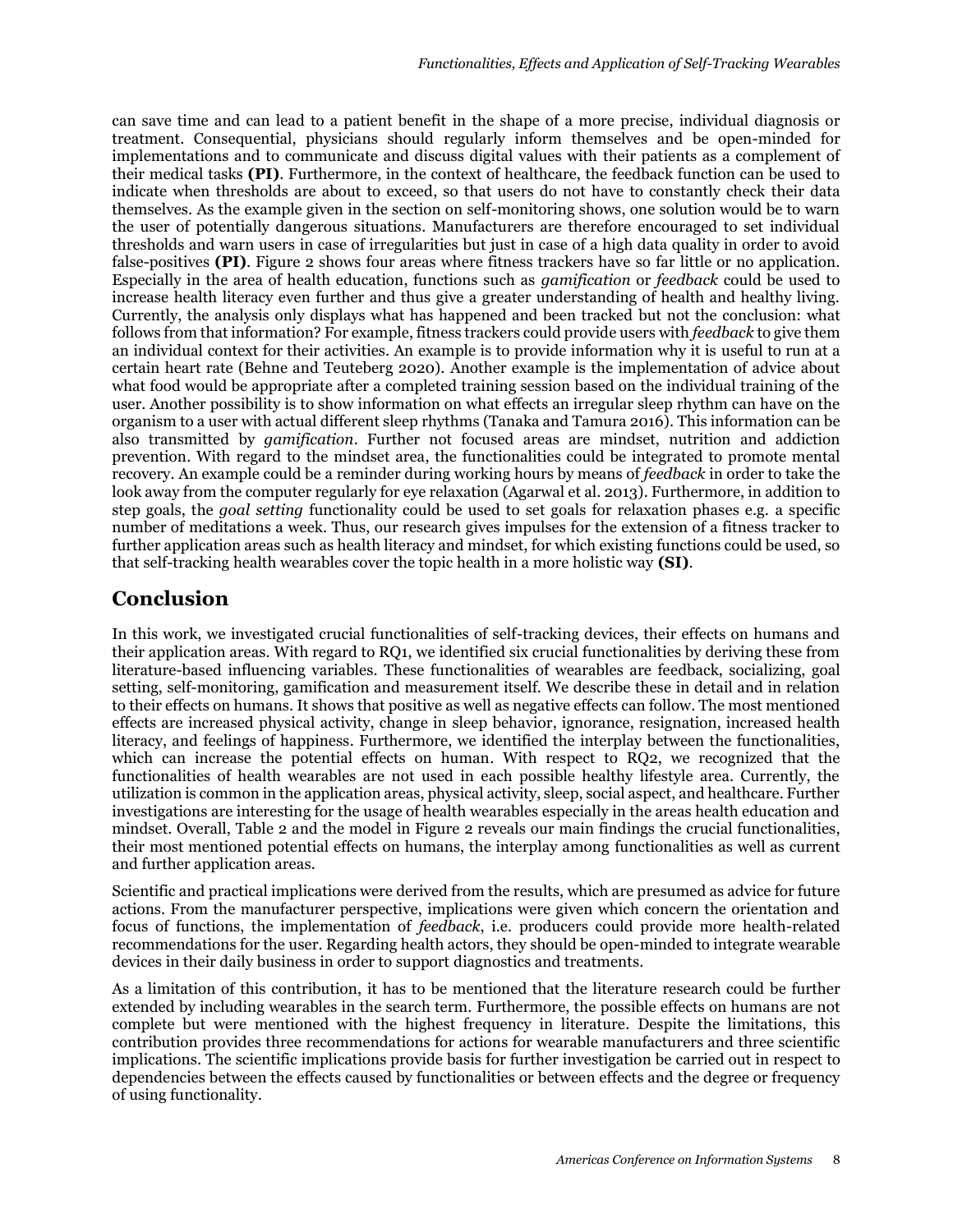## **Acknowledgements**

This research was conducted in the scope of the project Apotheke 2.0 (FKZ 2818LD021), which is supported by funds of the Federal Ministry of Food and Agriculture (BMEL) based on a decision of the Parliament of the Federal Republic of Germany via the Federal Office for Agriculture and Food (BLE) under the rural development programme.

## **REFERENCES**

- Allam, A., Kostova, Z., Nakamoto, K., and Schulz, P. J. 2015. "The Effect of Social Support Features and Gamification on a Web-Based Intervention for Rheumatoid Arthritis Patients: Randomized Controlled Trial," *Journal of Medical Internet Research* (17:1), p. e14.
- Agarwal, S., Goel, D., & Sharma, A. 2013. "Evaluation of the factors which contribute to the ocular complaints in computer users," *Journal of clinical and diagnostic research: JCDR*, 7(2), 331.
- Asimakopoulos, S., Asimakopoulos, G., and Spillers, F. 2017. "Motivation and User Engagement in Fitness Tracking: Heuristics for Mobile Healthcare Wearables," *Informatics* (Vol. 4), Multidisciplinary Digital Publishing Institute, pp. 5–5.
- Attig, C., and Franke, T. 2019. "I Track, Therefore I Walk Exploring the Motivational Costs of Wearing Activity Trackers in Actual Users," *International Journal of Human-Computer Studies* (127), pp. 211– 224.
- Becker, M., Kolbeck, A., Matt, C., and Hess, T. 2017. "Understanding the Continuous Use of Fitness Trackers: A Thematic Analysis," *Pacific Asia Conference on Information Systems*, p. 13.
- Behne, A., and Teuteberg, F. 2020. "A Healthy Lifestyle and the Adverse Impact of Its Digitalization: The Dark Side of Using EHealth Technologies," *15th International Conference on Wirtschaftsinformatik*.
- Beinke, J. H., Fitte, C., & Teuteberg, F. 2019. "Towards a Stakeholder-Oriented Blockchain-Based Architecture for Electronic Health Records: Design Science Research Study," *Journal of medical Internet research*, 21(10).
- Burbach, L., Lidynia, C., Brauner, P., and Ziefle, M. 2019. "Data Protectors, Benefit Maximizers, or Facts Enthusiasts: Identifying User Profiles for Life-Logging Technologies," *Computers in Human Behavior* (99), pp. 9–21.
- Chen, K., Zdorova, M., and Nathan-Roberts, D. 2017. "Implications of Wearables, Fitness Tracking Services, and Quantified Self on Healthcare," *Proceedings of the Human Factors and Ergonomics Society Annual Meeting* (61:1), pp. 1066–1070.
- Duus, R., Cooray, M., and Page, N. 2017. "Agentic Technology: The Impact of Activity Trackers on User Behavior," in *Creating Marketing Magic and Innovative Future Marketing Trends*, Springer, pp. 315– 322.
- von Entress-Fürsteneck, M., Gimpel, H., Nüske, N., Rückel, T., and Urbach, N. 2019. *Self-Tracking and Gamification: Analyzing the Interplay of Motivations, Usage and Motivation Fulfillment*.
- Fitte, C., Meier, P., Behne, A., Mitfari, D., and Teuteberg, F. 2019. "Die Elektronische Gesundheitsakte Als Vernetzungsinstrument Im Internet of Health," *49. GI-Jahrestagung INFORMATIK 2019, Kassel*.
- Haddadi, H., and Brown, I. 2014. "Quantified Self and the Privacy Challenge," *Technology Law Futures* (6).
- Jarrahi, M. H., Gafinowitz, N., and Shin, G. 2018. "Activity Trackers, Prior Motivation, and Perceived Informational and Motivational Affordances," *Personal and Ubiquitous Computing* (22:2), pp. 433– 448.
- Kari, T., and Rinne, P. 2018. "Influence of Digital Coaching on Physical Activity: Motivation and Behaviour of Physically Inactive Individuals," in *Digital Transformation – Meeting the Challenges*, Univerzitetna založba Univerze v Mariboru / University of Maribor Press, June 14, pp. 127–145.
- Kettunen, E., Kari, T., Chasandra, M., Critchley, W., and Dogan, U. 2017. "Activity Trackers Influencing Motivation and Awareness: Study Among Fitness Centre Members," in *Digital Transformation – From Connecting Things to Transforming Our Lives*, University of Maribor Press, June, pp. 295–311.
- de Laet, K. 2017. *Interrelations between the Use of Fitness Wearables and Healthy Consumer Behavior*.
- Lupton, D. (2020). "Better understanding about what's going on': young Australians' use of digital technologies for health and fitness," *Sport, Education and Society*, (1), pp. 1-13.